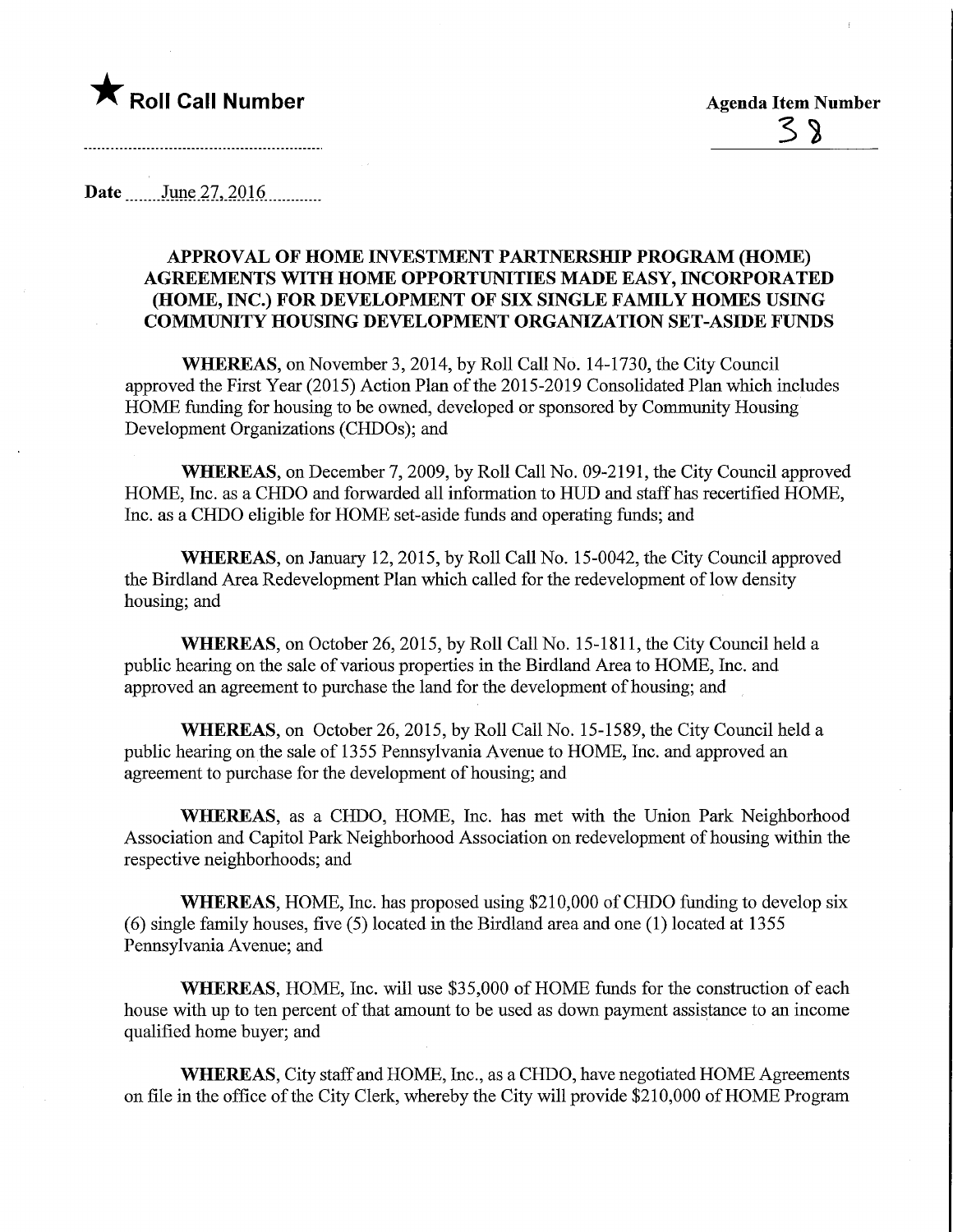## **The Roll Call Number Agents Container Agents Agents Agents Agents Agents Agents Agents Agents Agents Agents Agents Agents Agents Agents Agents Agents Agents Agents Agents Agents Agents Agents Agents Agents Agents Agents A**

 $\overline{\mathcal{S}}$ 8

**Date** June 27, 2016

funding for the development of six single family houses and to provide down-payment assistance to an eligible HOME buyer as defined by HOME Program Regulations; and

WHEREAS, HOME, Inc. has an excellent record of developing affordable single family housing in the older neighborhoods of the City.

NOW, THEREFORE, BE IT RESOLVED by the City Council of the City of Des Moines, Iowa, that:

1. The HOME Agreements, whereby the City will provide to HOME, Inc. a total of \$210,000, equaling \$3 5,000 for each property, to develop single family houses for income qualified home buyers at the following addresses, are hereby approved:

Address: 205 East Holcomb Avenue

Legal Description: Lots 3 & 4 Block 4 OLD ORCHARD BEACH, an Official Plat, all now included in and forming a part of the City of Des Moines, Polk County, Iowa

Address: 211 East Holcomb Avenue

Legal Description: Lots 5 & 6 Block 4 OLD ORCHARD BEACH, an Official Plat, all now included in and forming a part of the City of Des Moines, Polk County, Iowa

Address: 217 East Holcomb Avenue

Legal Description: Lots 7 & 8 Block 4 OLD ORCHARD BEACH, an Official Plat, all now included in and forming a part of the City of Des Moines, Polk County, Iowa

1

Address: 219 East Holcomb Avenue

Legal Description: Lots 9 & 10 Block 4 OLD ORCHARD BEACH, an Official Plat, all now included in and forming a part of the City of Des Moines, Polk County, Iowa

Address: 219 Watson Avenue

Legal Description: Lots 10 & 11 Block 5 OLD ORCHARD BEACH, an Official Plat, all now included in and forming a part of the City of Des Moines, Polk County, Iowa

## Address: 1355 Pennsylvania Avenue

Legal Description: The North 50 Feet of Lots 21 and 22, Capital Park, an Official Plat; and All of Lot 3 of the Official Plat Lot 15 of the Official Plat Government Lots 1 and 2 of Section 35 Township 79 North, Range 24 West of the  $5<sup>th</sup>$  P.M., all now included in and forming a part of the City of Des Moines, Polk County, Iowa

2. The Community Development Director or his designee is hereby authorized to execute, on behalf of the City, said HOME Agreements following approval as to form by the Legal